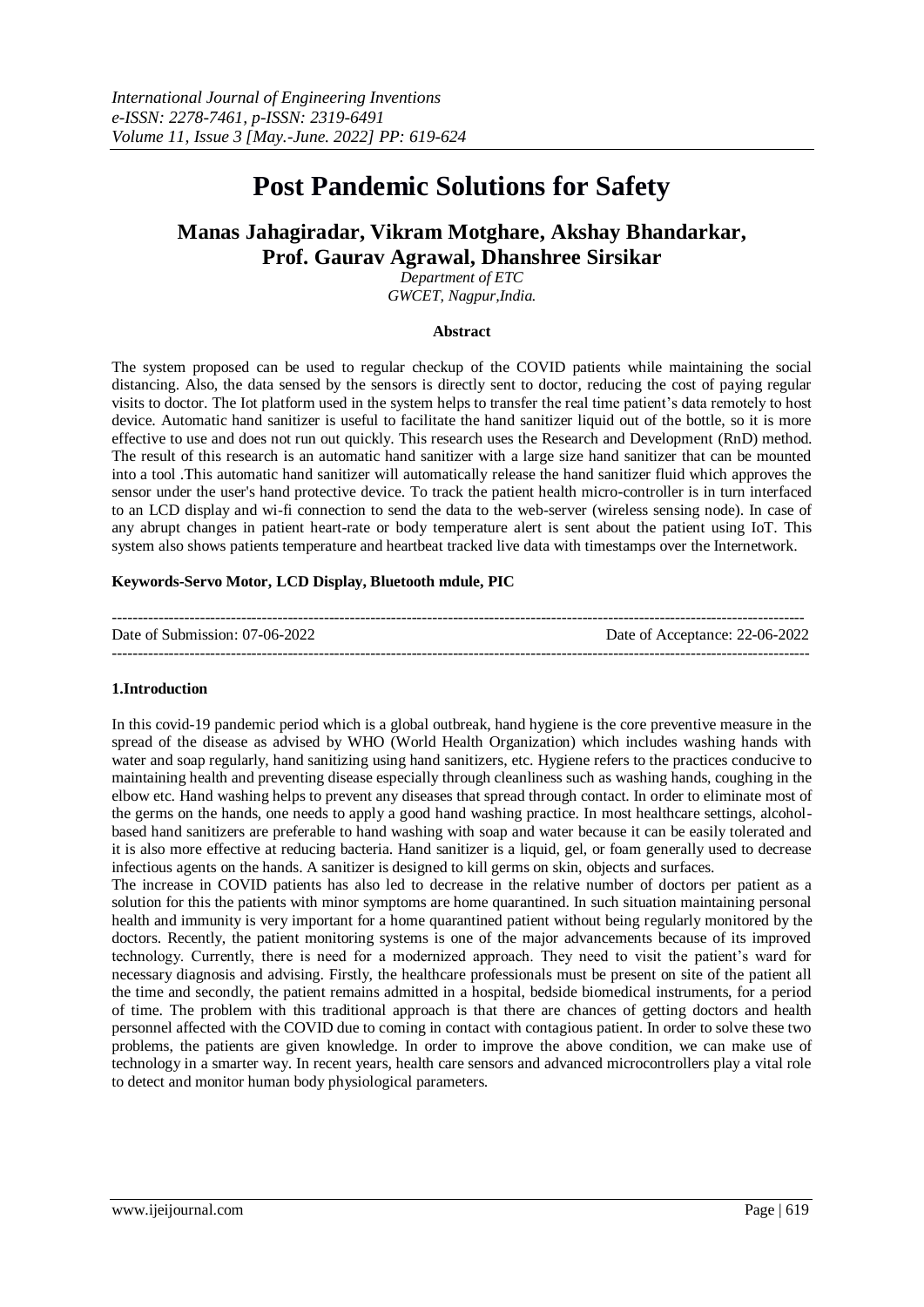

# **2.1 Regulated Power Supply Circuit**

The working of the components coupled in the circuit above is revealed in the following table:

As we have made the whole circuit till now to be operated on the 5V DC supply, so we have to use an IC regulator for 5V DC. And the most generally used IC regulators get into the market for 5V DC regulation use is 7805. So we are connecting the similar IC in the circuit as U1.IC 7805 is a DC regulated IC of 5V. This IC is very flexible and is widely employed in all types of circuit like a voltage regulator. It is a three terminal device and mainly called input , output and ground. Pin diagram of the IC 7805 is shown in the diagram below.



- 1 INPUT In this pin of the IC positive unregulated voltage is given in regulation.
- 2 GROUND In this pin where the ground is given. This pin is neutral for equally the input and output.
- 3 OUTPUT The output of the regulated 5V volt is taken out at this pin of the IC regulator.

#### **2.2 16x2 LCD Module-**

LCD display is an inevitable part in almost all embedded projects and this article is about interfacing  $16\times2$ LCD with 8051 microcontroller. Many guys find it hard to interface LCD module with the 8051 but the fact is that if you learn it properly, its a very easy job and by knowing it you can easily design embedded projects like digital voltmeter / ammeter, digital clock, home automation displays, status indicator display, digital code locks,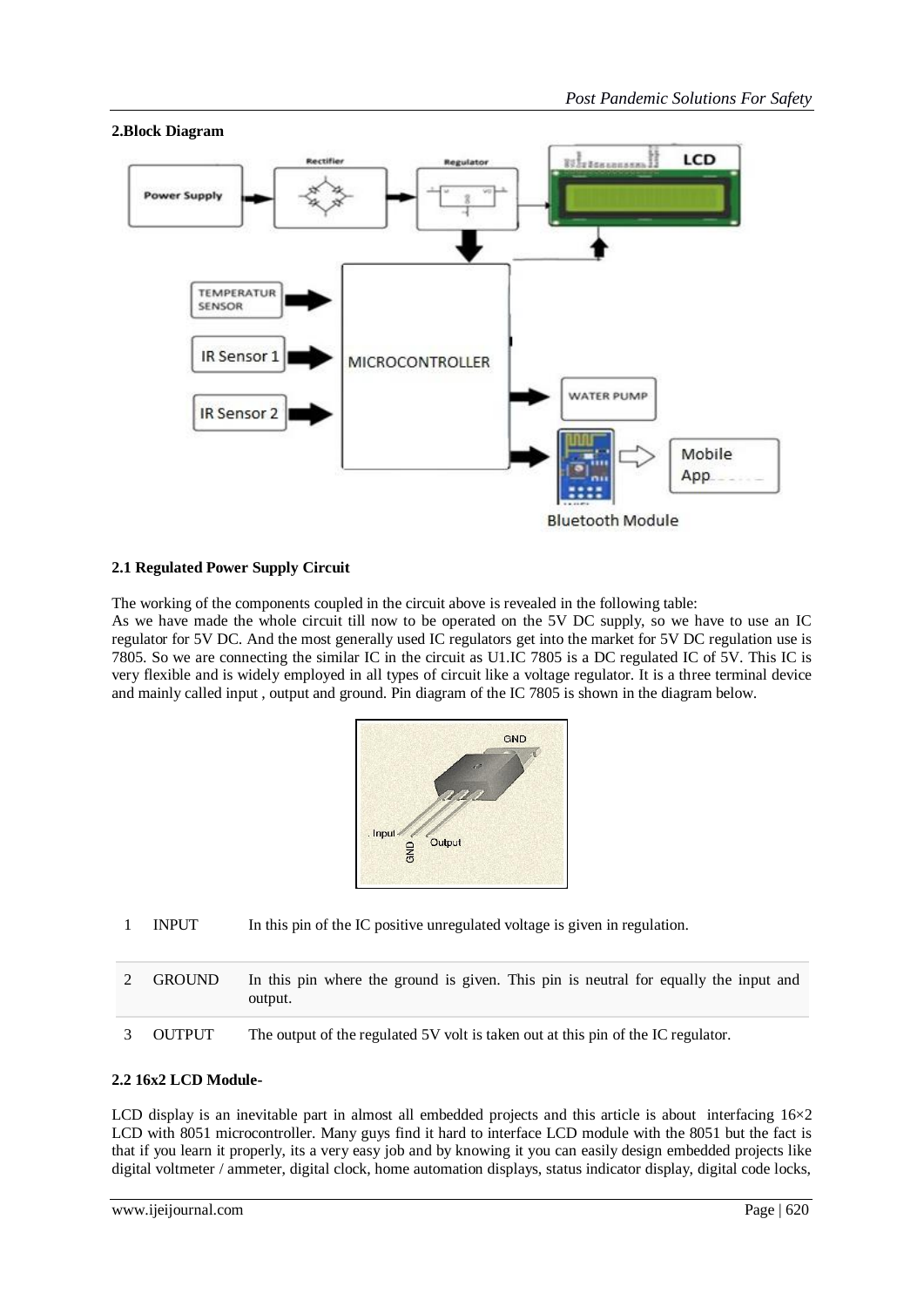digital speedometer/ odometer, display for music players etc etc. Thoroughly going through this article will make you able to display any text (including the extended characters) on any part of the 16×2 display screen. In order to understand the interfacing first you have to know about the 16×2 LCD module.16×2 LCD module is a very common type of LCD module that is used in 8051 based embedded projects. It consists of 16 rows and 2 columns of 5×7 or 5×8 LCD dot matrices. The module were are talking about here is type number JHD162A which is a very popular one . It is available in a 16 pin package with back light, contrast adjustment function and each dot matrix has 5×8 dot resolution.

# **2.3 Working of ULN2803 IC**

ULN2803 is a High voltage, high current Transistor Array IC used especially with Microcontrollers where we need to drive high power loads. Thic IC consists of a eight NPN Darlington connected transistors with common Clamp diodes for switching the loads connected to the output. This IC is widely used to drive high loads such Lamps, relays, motors etc. It is usually rated at 50v/500mA. This article brings out the working of ULN2803 IC and how to use it in a circuit. The ULN2803 IC consists of eight NPN Darlington pair which provides the proper current amplification required by the loads. We all know that the transistors are used to amplify the current but here Darlington transistor pairs are used inside the IC to make the required amplification.A Darlignton pair is two transistors that act as a single transistor providing high current gain. In this pair the current amplified by the first transistor is further amplified by the next transistor providing high current to the output terminal. When no base voltage is applied that when is no signal is given to the input pins of the IC , there will be no base current and transistor remains in off state. When high logic is fed to the input both the transistors begin to conduct providing a path to ground for the external load that the output is connected. Thus when an input is applied corresponding output pin drops down to zero there by enabling the load connected to complete its path.

## **PURPOSE OF ULN2803:**

Most of the Chips operates with low level signals such as TTL, CMOS, PMOS, NMOS which operates at the range of (0-5)v and are incapable to drive high power inductive loads. However this chip takes low level input signals (TTL) and use that to switch/turn off the higher voltage loads that is connected to the output side. The ULN2803 IC consists of eight NPN Darlington pair which provides the proper current amplification required by the loads. We all know that the transistors are used to amplify the current but here Darlington transistor pairs are used inside the IC to make the required amplification.

# **2.4 Servo Motor-**

A **servo motor** is an electrical device which can push or rotate an object with great precision. If you want to rotate and object at some specific angles or distance, then you use servo motor. It is just made up of simple motor which run through **servo mechanism**. If motor is used is DC powered then it is called DC servo motor, and if it is AC powered motor then it is called AC servo motor. We can get a very high torque servo motor in a small and light weight packages. Doe to these features they are being used in many applications like toy car, RC helicopters and planes, Robotics, Machine etc.Servo motors are rated in kg/cm (kilogram per centimeter) most hobby servo motors are rated at 3kg/cm or 6kg/cm or 12kg/cm. This kg/cm tells you how much weight your servo motor can lift at a particular distance. For example: A 6kg/cm Servo motor should be able to lift 6kg if the load is suspended 1cm away from the motors shaft, the greater the distance the lesser the weight carrying capacity. The position of a servo motor is decided by electrical pulse and its circuitry is placed beside the motor.

# **Working principle of Servo Motors**

A servo consists of a Motor (DC or AC), a potentiometer, gear assembly and a controlling circuit. First of all we use gear assembly to reduce RPM and to increase torque of motor. Say at initial position of servo motor shaft, the position of the potentiometer knob is such that there is no electrical signal generated at the output port of the potentiometer. Now an electrical signal is given to another input terminal of the error detector amplifier. Now difference between these two signals, one comes from potentiometer and another comes from other source, will be processed in feedback mechanism and output will be provided in term of error signal. This error signal acts as the input for motor and motor starts rotating. Now motor shaft is connected with potentiometer and as motor rotates so the potentiometer and it will generate a signal. So as the potentiometer's angular position changes, its output feedback signal changes. After sometime the position of potentiometer reaches at a position that the output of potentiometer is same as external signal provided. At this condition, there will be no output signal from the amplifier to the motor input as there is no difference between external applied signal and the signal generated at potentiometer, and in this situation motor stops rotating.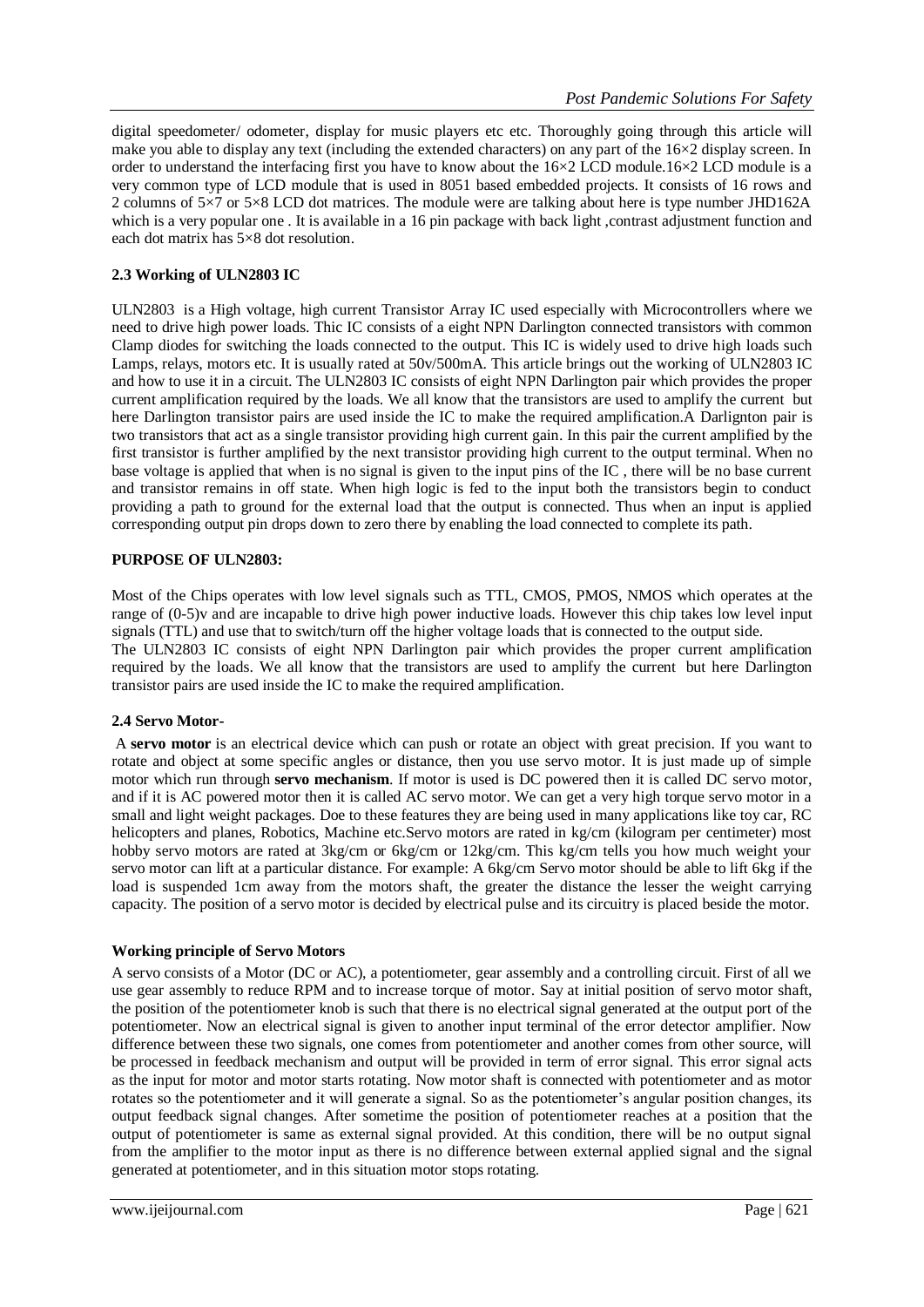

Servo motor can be rotated from 0 to 180 degree, but it can go up to 210 degree, depending on the manufacturing. This degree of rotation can be controlled by applying the **Electrical Pulse** of proper width, to its Control pin. Servo checks the pulse in every 20 milliseconds. Pulse of 1 ms (1 millisecond) width can rotate servo to 0 degree, 1.5ms can rotate to 90 degree (neutral position) and 2 ms pulse can rotate it to 180 degree. All servo motors work directly with your +5V supply rails but we have to be careful on the amount of current the motor would consume, if you are planning to use more than two servo motors a proper servo shield should be designed.

# **2.5 PIC-**

Peripheral Interface Controller (PIC) is microcontroller developed by a Microchip, [PIC microcontroller](http://www.elprocus.com/introduction-to-pic-microcontrollers-and-its-architecture/) is fast and simple to implement program when we contrast other microcontrollers like 8051. The ease of programming and simple to interfacing with other peripherals PIC become successful microcontroller.We know that microcontroller is an integrated chip which is consists of RAM, ROM, CPU, [TIMER and COUNTERS.](http://www.elprocus.com/8051-microcontroller-8-16-bit-timers-and-counters/) The PIC is a microcontroller which as well consists of RAM, ROM, CPU, timer, counter, ADC [\(analog to digital](http://www.elprocus.com/analog-digital-converters/)  [converters\)](http://www.elprocus.com/analog-digital-converters/), DAC (digital to analog converter). PIC Microcontroller also support the protocols like CAN, SPI, UART for an interfacing with additional peripherals. PIC mostly used to modify Harvard architecture and also supports [RISC \(Reduced Instruction Set Computer\)](http://www.elprocus.com/what-is-risc-and-cisc-architecture-and-their-workings/) by the above requirement RISC and Harvard we can simply that PIC is faster than the 8051 based controllers which is prepared up of Von-Newman architecture.

# **2.6 Bluetooth Module-**

**HC**‐ **05 module** is an easy to use **Bluetooth SPP (Serial Port Protocol) module**,designed for transparent wireless serial connection setup.The HC-05 Bluetooth Module can be used in a Master or Slave configuration, making it a great solution for wireless communication.This serial port bluetooth module is fully qualified **Bluetooth V2.0+EDR (Enhanced Data Rate)** 3Mbps Modulation with complete 2.4GHz radio transceiver and baseband. It uses **CSR Bluecore 04**‐ External single chip Rluetooth system with CMOS technology and with AFH (Adaptive Frequency Hopping Feature).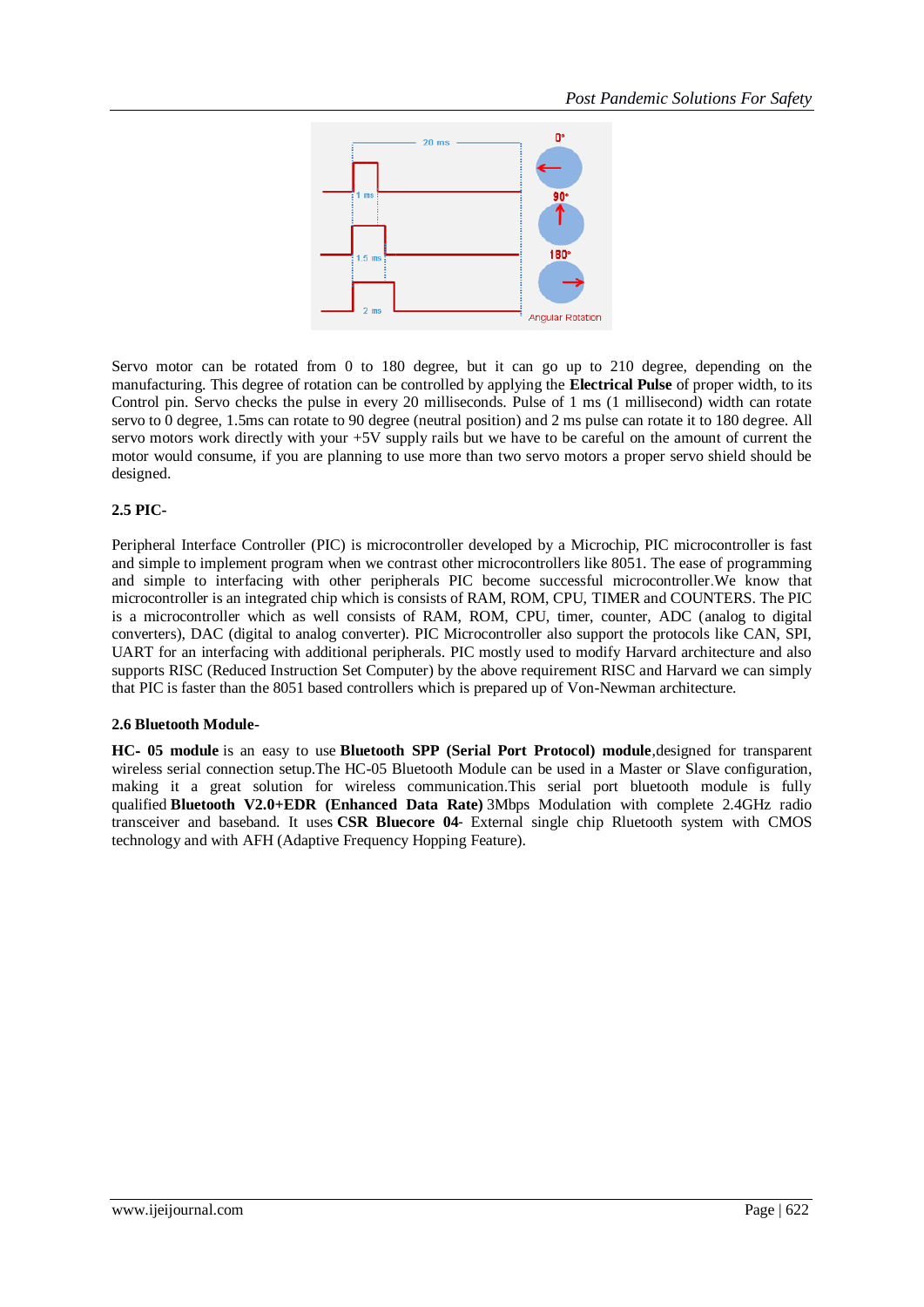## **3.Circuit Diagram-**



#### **4.Results-**

Hands are considered to be the primary mode of infectious diseases, especially for those living in close proximity such as college residence halls, shopping malls, bank halls, market areas etc. Because of the frequent contact with hands and multiple surfaces, the incidence of cross-contamination is significantly increased. Hand hygiene is a major requirement for human health and many infectious diseases can be emerged if proper hand hygiene procedures are not implemented. Hand washing is the simplest, important and cost effective way to improve hand hygiene in health care and support the prevention of infectious disease. Moreover, it is challenging to monitor body temperature during sleep or accidentally for getting to check. Therefore, IoT systems' help has played a critical role in the healthcare system for real-time monitor. On the other hand, a wearable device is a useful tool for thermal body measurement. As discussed in the authors propose that wearable sensors can detect illnesses by continuous fever monitoring.



www.ijeijournal.com Page | 623